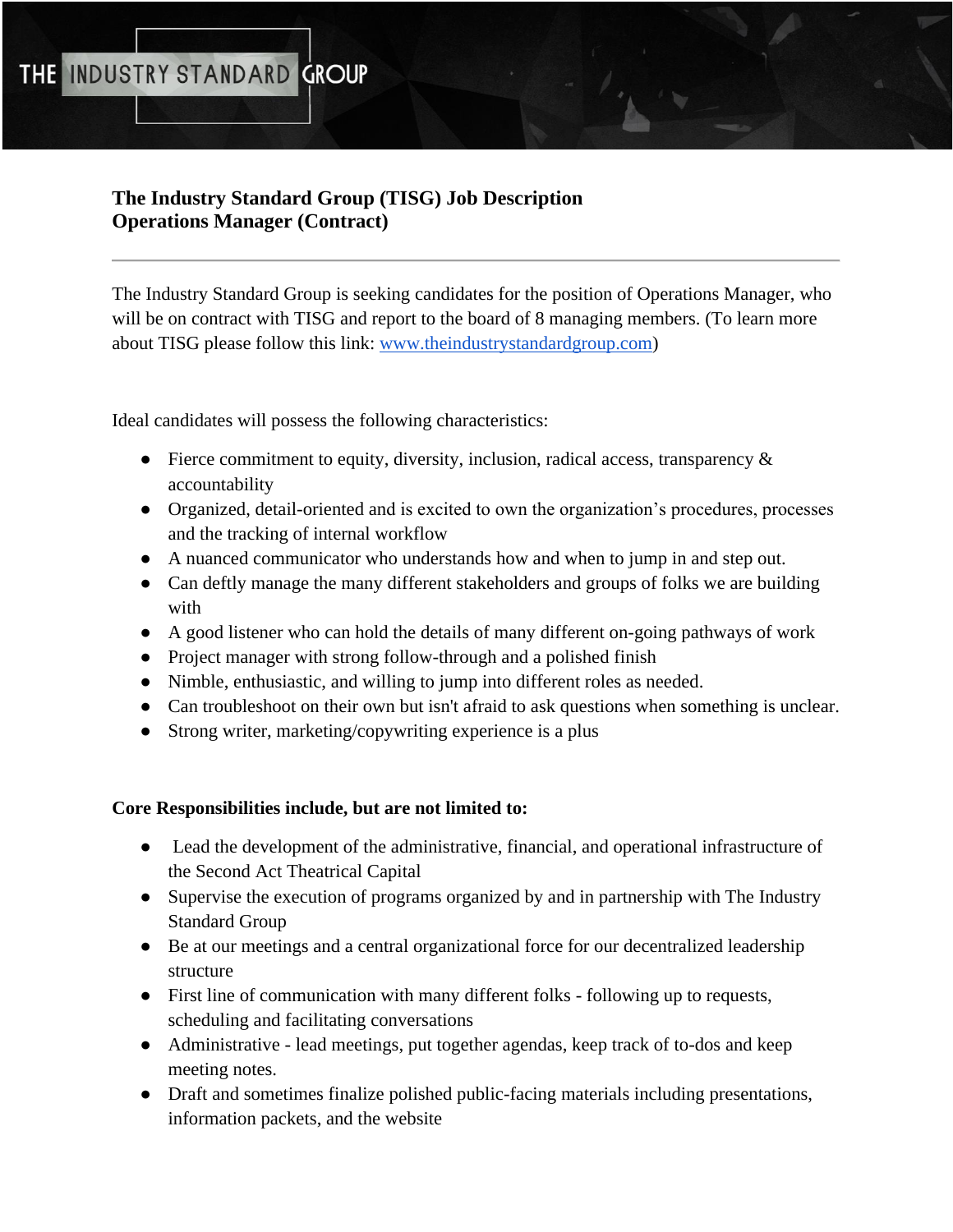- Financial Help keep track of budget and expenses, work closely with our fiscal sponsor Producer Hub and our bookkeeper, facilitate bill payment
- Lead our community partnership/allyship program
- First line responder to inquiries and questions from members and potential investors
- Facilitate the selection process for shows through the "Threshold of Responsibility"
- Support investor recruitment and fund capitalization efforts.

What this role can grow into:

This job position will start as a contracted (non-benefit) position that is flexible to the working hours of the candidate. The position can grow into a full-time executive level staff position with full benefits and PTO.

Support future development of programming for THE INDUSTRY STANDARD GROUP including mixers and community building events, educational programming, and Industry Standard Group Nights.

This is an opportunity for someone who wants hands-on experience in building a new missionbased organization from the ground up. Someone who believes that change requires not just big ideas, but many small meaningful and intentional steps. If you are passionate about theater and geek out about organization and follow-through, this gig is for you. Operations Manager will receive exposure to many top folks in the business and producing side of the theater industry as well as theater lovers and first time investors and producers. This person will work closely with the eight co-founding members, and tag team duties with them.

# **Qualifications / Skills (Strongly preferred)**

● A passion for working with and empowering communities of color, social justice organizing, and community controlled finance;

- Experience in organizational leadership position and collaboration within teams;
- Fluency with Excel and experience with accounting software like Quickbooks and Salesforce;
- Clear, thoughtful, and coherent communicator in both written and oral forms;

● Experience or strong desire to learn about commercial theatre producing and investments or performing arts.